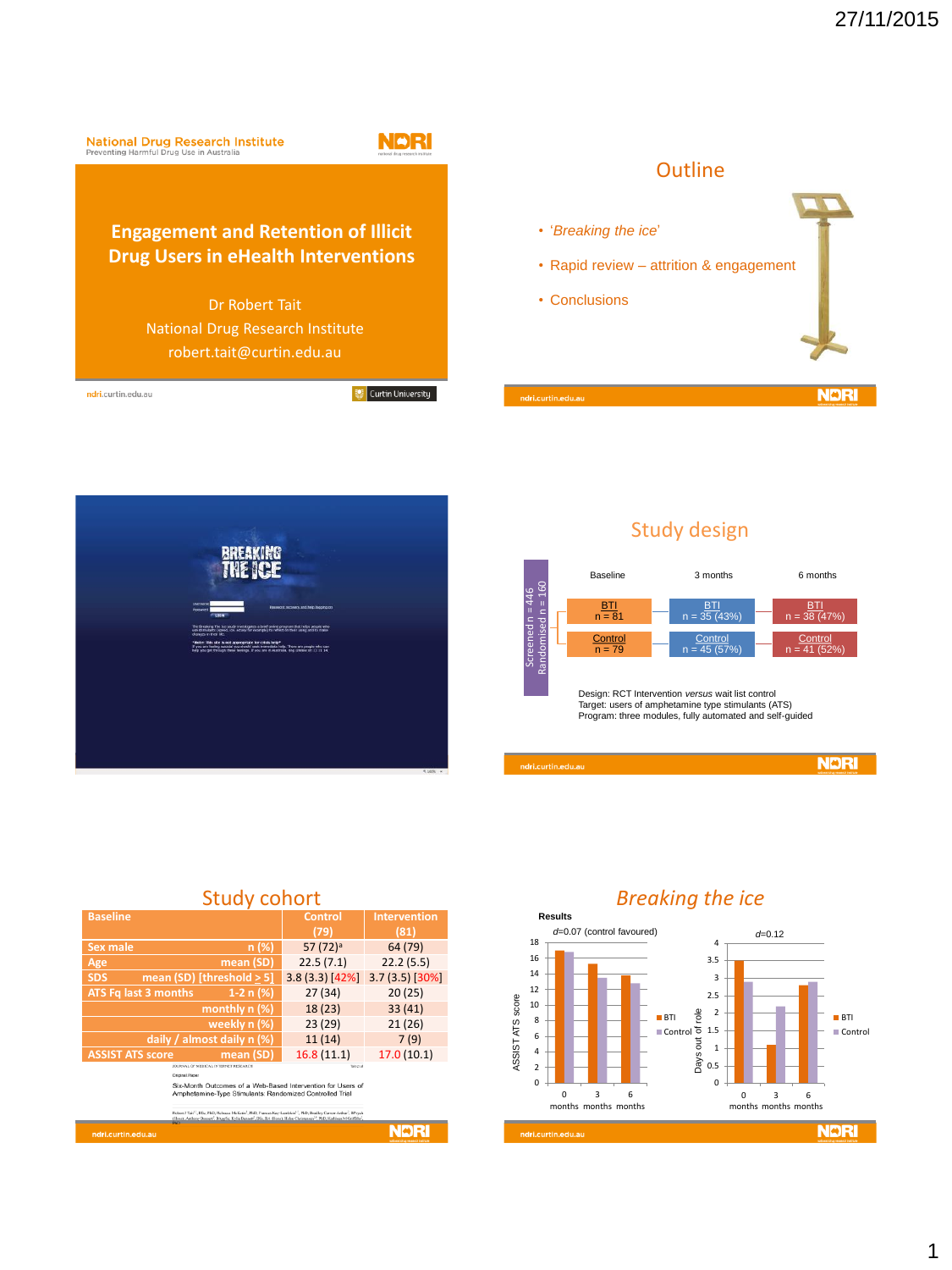# *Breaking the ice*



#### Limitations

| .curtin.edu.au                                   |             |        |      |  |
|--------------------------------------------------|-------------|--------|------|--|
|                                                  |             |        |      |  |
| Days out of role<br>٠                            | $RR = 0.46$ | $\vee$ | 0.50 |  |
| Actual help-seeking<br>٠                         | $RR = 1.31$ | $\vee$ | 1.17 |  |
| Intended help-seeking                            | $RR = 3.13$ | v      | 2.16 |  |
| 'Exposure' (completing > 1 module by 6 months) v |             |        | ITT  |  |
| 3 modules                                        | $= 48%$     |        |      |  |
| 2 modules                                        | $= 7%$      |        |      |  |
| 1 module                                         | $= 7%$      |        |      |  |
| $< 1$ module                                     | $= 37%$     |        |      |  |
| Engagement                                       |             |        |      |  |
| Control                                          | $= 48%$     |        |      |  |
| intervention                                     | $= 53%$     |        |      |  |
| Loss to follow-up                                |             |        |      |  |

#### The Law of Attrition?

Panic disorder: 12 / 1161 (1%) completed 12 week program <sub>(Farvolden 2005)</sub><br>Depression: 97 / 19607 (0.5%) completed 5 modules <sub>(Christensen</sub> 2004)

#### Rapid Review

- Post Moore et al 2011 "Computer based interventions for drug use disorders: A systematic review"
- (Medline RCT search syntax) + (online or computer, or internet) + (cannabis or cocaine or amphetamines or heroin)
- Medline  $n = 23$  & Google Scholar  $n = 8$  (1st 100 results)
- 15 papers 13 studies for detailed review

**NDRI** 

| <b>Study</b>      | <b>Drug</b>     | Follow-up | <b>Retained</b> | <b>Engagement</b> |
|-------------------|-----------------|-----------|-----------------|-------------------|
| Campbell 2014     | Substance abuse | 6 months  | 91%/89%         | 75%               |
| Chaple 2014       | Substance abuse |           |                 | $83\% > 1$ mod.   |
| Christensen 2014  | Opioid          | 3 month   | 80%/64%         | ٠                 |
| <b>Fang 2013</b>  | Substance abuse | 24 months | 89%/83%         | 96%               |
| <b>King 2014</b>  | Substance abuse | 3 months  | 44%             | $\approx$ 58%     |
| Marsch 2014       | Opioid          | 12 months | 39%             | $\approx$ 22%     |
| Ondersma 2014     | Substance abuse | 6 month   | 73%             | 100%*             |
| Palfai 2014       | Cannabis        | 6 months  | 75%             | 100%*             |
| <b>Rooke 2013</b> | Cannabis        | 3 months  | 54%/52%         | $83\% > 1$ mod.   |
| <b>Rooke 2014</b> | Cannabis        | 3 months  | 54%             | $83\% > 1$ mod.   |
| Schaub 2012       | Cocaine         | 6 months  | 7%              | $\approx$ 22%     |
| Sinadinovic 2012  | Substance abuse | 6 months  | 47%             |                   |
| Sinadinovic 2014  | Substance abuse | 12 months | 32%             |                   |
| Tait 2015         | Amphetamines    | 6 months  | 47%             | $63\% > 1$ mod.   |
| Tossmann 2011     | Cannabis        | 3 months  | 17%             | 60%               |
|                   |                 |           |                 |                   |
| ri.curtin.edu.au  |                 |           |                 | NDRI              |

| <b>Study</b>       | <b>Drug</b>     | <b>Follow-up</b> | <b>Retained</b> | <b>Engagement</b> |
|--------------------|-----------------|------------------|-----------------|-------------------|
| Campbell 2014      | Substance abuse | 6 months         | 91%             | 75%               |
| Chaple 2014        | Substance abuse | ٠                | ٠               | $83\% > 1$ mod.   |
| Christensen 2014   | Opioid          | 3 month          | 80%             | ٠                 |
| Fang 2013          | Substance abuse | 24 months        | 89%             | 96%               |
| <b>King 2014</b>   | Substance abuse | 3 months         | 44%             | $\approx$ 58%     |
| Marsch 2014        | Opioid          | 12 months        | 39%             | $\approx$ 22%     |
| Ondersma 2014      | Substance abuse | 6 month          | 73%             | 100%*             |
| Palfai 2014        | Cannabis        | 6 months         | 75%             | 100%*             |
| <b>Rooke 2013</b>  | Cannabis        | 3 months         | 54%             | $83\% > 1$ mod.   |
| <b>Rooke 2014</b>  | Cannabis        | 3 months         | 54%             | $83\% > 1$ mod.   |
| Schaub 2012        | Cocaine         | 6 months         | 7%              | $\approx$ 22%     |
| Sinadinovic 2012   | Substance abuse | 6 months         | 47%             |                   |
| Sinadinovic 2014   | Substance abuse | 12 months        | 32%             | ÷                 |
| <b>Tait 2015</b>   | Amphetamines    | 6 months         | 47%             | $63\% > 1$ mod.   |
| Tossmann 2011      | Cannabis        | 3 months         | 17%             | 60%               |
|                    |                 |                  |                 |                   |
| ndri.curtin.edu.au |                 |                  |                 |                   |

#### Key studies

Campbell: 12 weeks f-2-f

+ 62 e-health modules (community reinforcement approach)<br>+ contingency management (x US\$277)<br>78% of modules done at clinic

Christensen: 12 weeks buprenorphine (dose 3 days / week) + f-2-f + 69 e-health modules (community reinforcement approach) + contingency management  $(\bar{x}$  US\$730) 100% of modules done at clinic

Fang: prevention Asian American mother / adolescent daughter dyads

9 sessions (family interaction theory), fully automated

Rooke: 6 modules (CBT/MI) fully automated: text or video, auto support emails

lri.curtin.edu.au